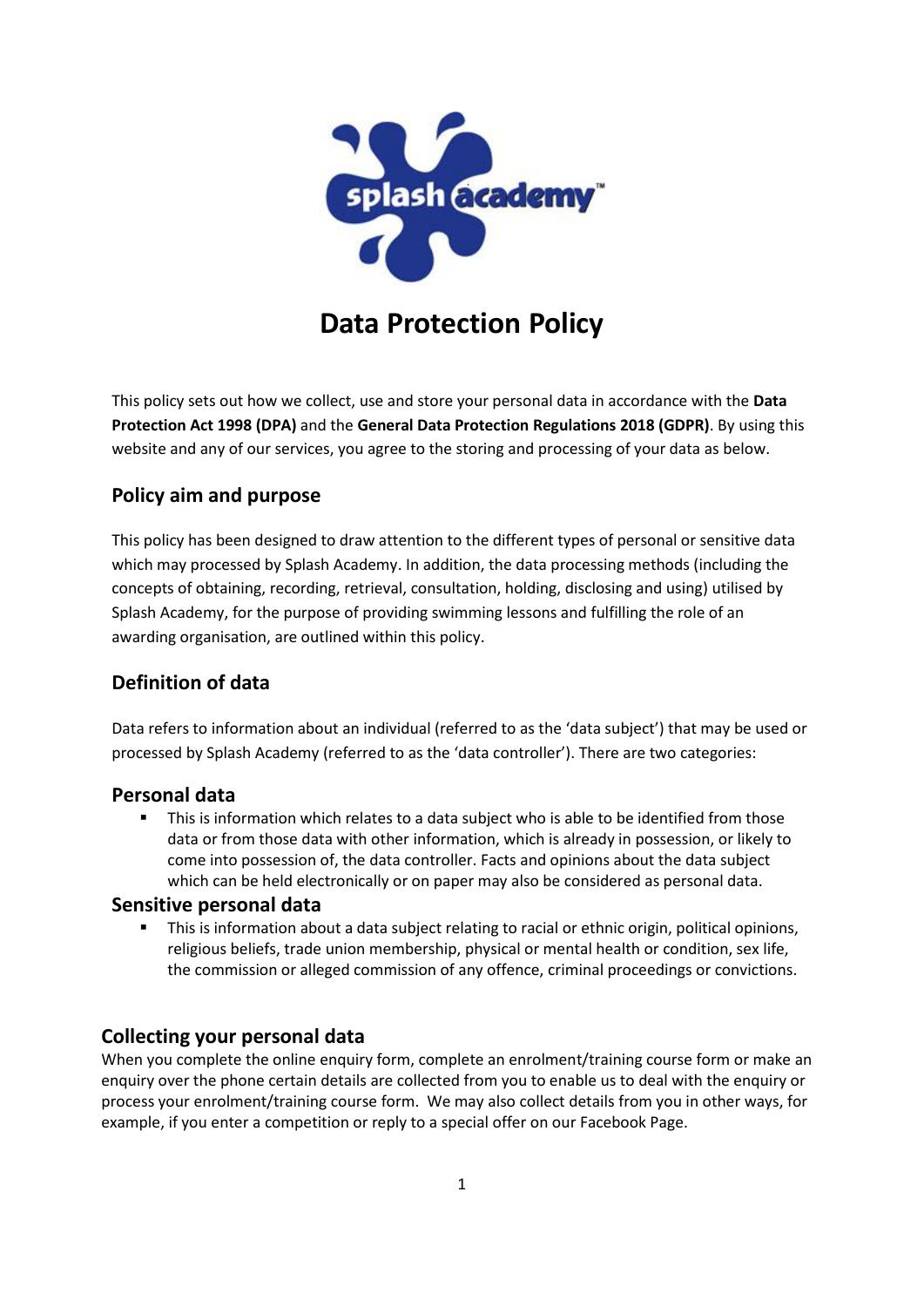## **Using your data**

Personal data collected will solely serve the purpose of enabling Splash Academy to carry out the requested activity. By submitting information to us, you are authorising Splash Academy to process your data accordingly. Should contact information be provided, you consent to receiving information relating to the requested activity by email, post or telephone unless stated otherwise. Only nominated members of Splash Academy have access to personal data and process this information in accordance with the requirements of the requested activity.

From time to time we may also contact you to tell you about offers and services that we think may be of relevance and interest to you.

Occasionally, your data will be shared with third parties, for example for training purposes this might be to accredited schemes, training providers and awarding bodies. In the case of swimming lessons medical information may be shared with the leisure facility and their staff for health and safety reasons. From time to time we may also use third parties to assist with our marketing activities and these providers will be chosen carefully to ensure your data is kept safe at all times.

## **Security of data**

Splash Academy has in place appropriate measures to ensure the safety of stored data to prevent unauthorised use or disclosure.

All filing cabinets are locked and all computers and computer software is password protected. Payment is taken via cheque every term and therefore payment details are not retained.

## **Changing your data**

We carry out reviews of the data we hold at regular intervals. Should you wish to change this data you should write to: Splash Academy, Hinchingbrooke School, Brampton Road, Huntingdon, Cambridgeshire PE29 3BN

## **Accessing your data**

If you need access to a copy of the data we hold for you, please write to: Splash Academy, Hinchingbrooke School, Brampton Road, Huntingdon, Cambridgeshire PE29 3BN

## **Length of time data is held for**

Data collected for training courses and CPDs will be kept for a minimum of 7 years and then shredded. Medical forms and records will be shredded within 12 months of the participant leaving Splash Academy.

## **Retracting consent**

If you wish to retract consent for us to hold and process your records please write to the following address and we will act immediately. Splash Academy, Hinchingbrooke School, Brampton Road, Huntingdon, Cambridgeshire PE29 3BN

## **Raising a complaint**

Should you have a complaint regarding your data, please contact us straight away and we will work with you to resolve your complaint to your satisfaction. In the unlikely event that you are still not happy, you have the right to contact the Information Commissioner's Office.